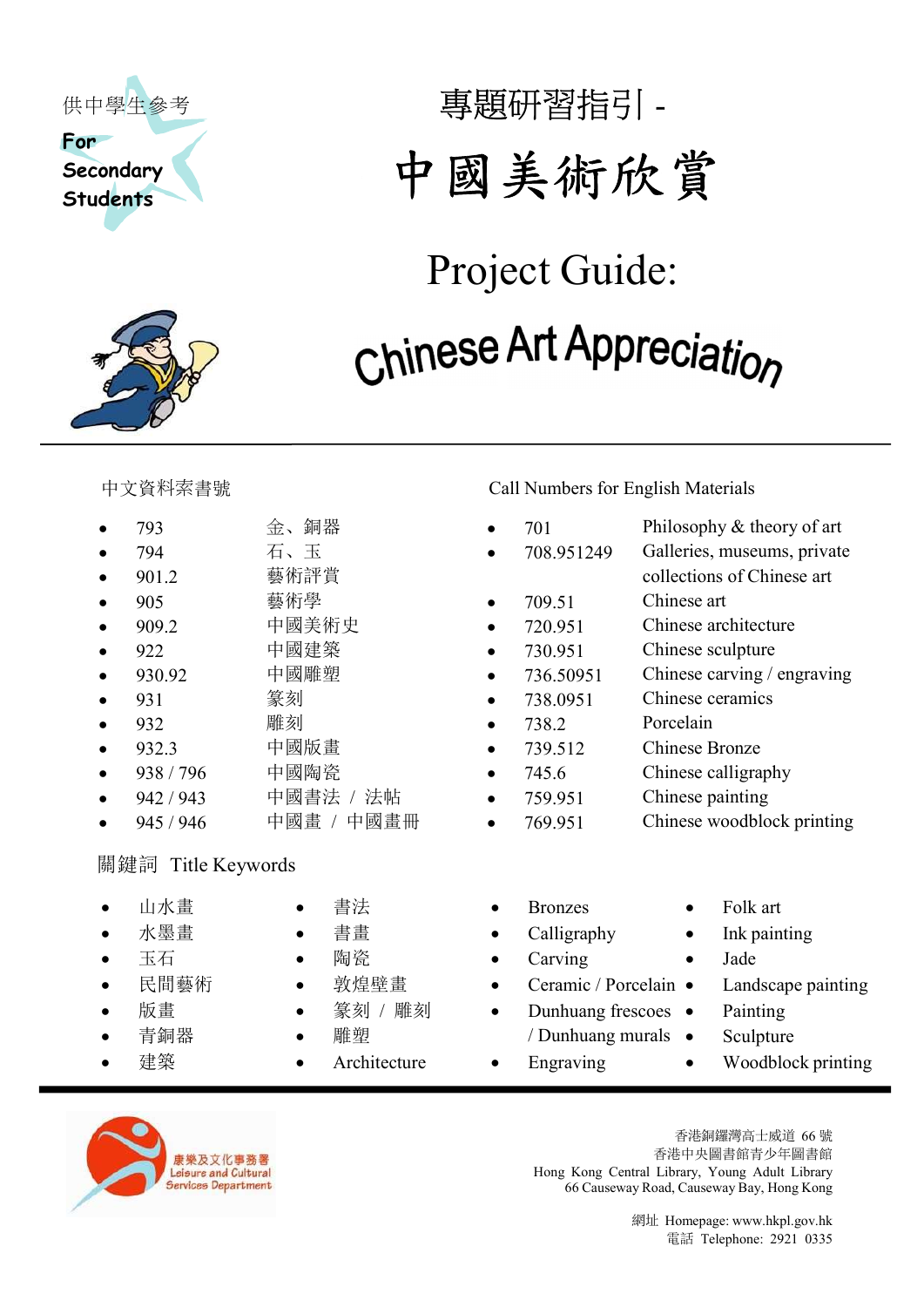#### 1. 書籍 Books

例子 Examples :

| 名稱<br>Title                                    | 索書號<br>Call No.  | 位置<br>Location |
|------------------------------------------------|------------------|----------------|
| 中國美術史:古典美學思想與優秀作品賞析<br>哈爾濱:哈爾濱工業大學出版社, 2003.   | 909.2<br>5682    | <b>ALE</b>     |
| 中國書法<br>劉濤著<br>香港:三聯書店, 2006.                  | 942.9<br>7234    | YAL            |
| 名家聖手:明清版畫藝術<br>[張燁編著]<br>北京: 文物, 2004.         | 932.3092<br>1194 | <b>ALE</b>     |
| 柳公權神策軍碑<br>[崔鉉撰文;柳公權書]<br>杭州:西泠印社, 1998.       | 794.66<br>4784   | <b>ARC</b>     |
| 視覺藝術評賞.2,中國傳統繪畫篇<br>李桂芳[作]<br>香港: 精工出版社, 2008. | 901.2<br>4044    | YAL            |
|                                                |                  |                |

### 2. 多媒體資料 Multi-Media Materials

#### 例子 Examples :

|    | 中國的陶瓷藝術 [電子資源]<br>[香港]:教育統籌局藝術教育組, c2004.                                                                           | 938.092<br>6627<br>CX9381               | <b>ALE</b>  |
|----|---------------------------------------------------------------------------------------------------------------------|-----------------------------------------|-------------|
|    | 中國美術全集:工藝美術編. 青銅器, 上 [電腦資料]<br>[出版地不詳]:北京:文物;北京銀冠電子科技,c1997.                                                        | 909.2<br>5068<br><b>CDR8462</b>         | <b>MMIS</b> |
|    | Architecture : Chinese art through the centuries [computer file]<br>Beijing: China Architecture & Building, [199-]. | 720.951<br><b>ARC</b><br><b>CDR8219</b> | <b>ARC</b>  |
|    | The dragon in Chinese art [computer file]<br>San Jose, CA : Lee & Lee Communications, c1998.                        | 708.951249<br><b>NAT</b><br>CX7682      | <b>MMIS</b> |
| 3. | <b>Magazines</b><br>雜誌<br>Examples :<br>例子                                                                          |                                         |             |
|    | 藝術新聞 = CANS<br>台北:華藝文化                                                                                              | 905<br>4207                             | <b>ARC</b>  |
|    | Asian art news<br>Hong Kong: Hong Kong Asian Art News                                                               | 709<br><b>ASI</b>                       | <b>ARC</b>  |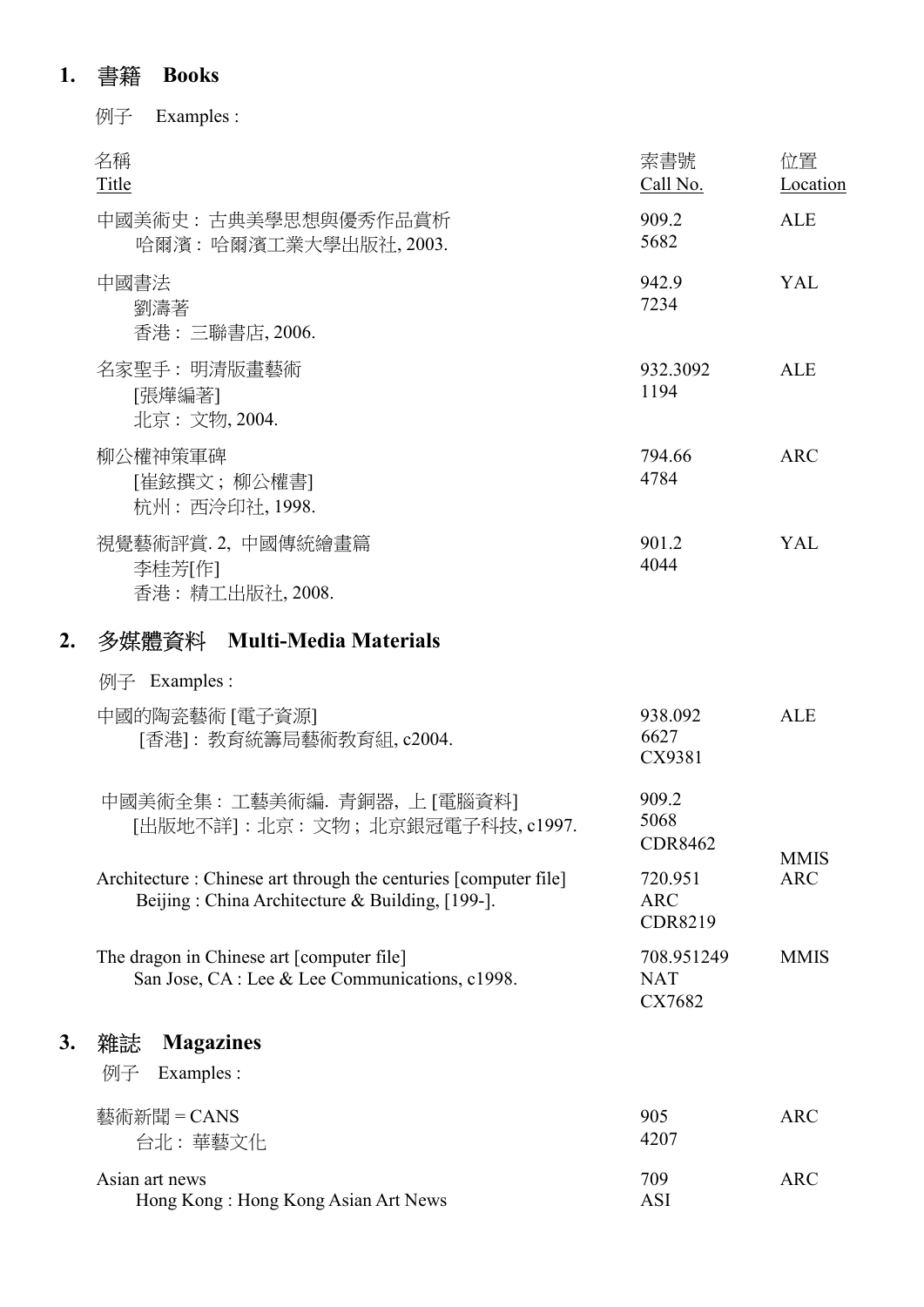#### 4. 剪報 Newspaper Clippings(慧科電子剪報 Wisenews)

例子 Examples :

"水墨會強陣出擊 爭奪景賢里 顧問團星味濃 目標設水墨博物館" 2011-11-15, 香港經濟日報, A14, 新聞特寫

"新作採非傳統技法表達中國陶瓷精髓" 2011-10-30, 星島日報, A16, 港聞

#### 5. 線上資料庫 Online Databases

資料庫: 《人民日報》資料庫 People's Daily Database

例子:

"中國藝術傳播的全球景觀" 2011.10.25 第20 版, [版名:副刊]

"讓書法為奧運添彩" 2008.07.28 第6 版, [版名:奧運特刊]

#### 資料庫: 中國期刊全文數據庫 China Academic Journals Full-text Database

例子:

"工筆畫、重彩畫和巖彩畫辨析"

美術教育研究, Art Education Research, 2011 年 06 期

"書法藝術有容乃大"

決策與信息(財經觀察), The Friend of the Head (Financial Observation), 2006 年 09 期

"論版畫表達方式的當代性問題"

廣東教育學院學報, Journal of Guangdong Education Institute, 2001 年 03 期

#### 資料庫: 中國優秀碩士學位論文全文數據庫 China Master Theses Full-text Database

例子:

"試論現代刻字藝術形質美感的傳達方式" 福建師範大學, 2011-05-05

#### Database : OmniFile Full Text Mega

Examples:

"Classical Chinese Landscape Painting and the Aesthetic Appreciation of Nature" The Journal of Aesthetic Education, v. 43 no. 1 (Spring 2009), p. 106-21.

"Treasures reclaimed: China is bringing home its works of art" The Economist, v. 393 (November 28, 2009), p. special report 12-15.